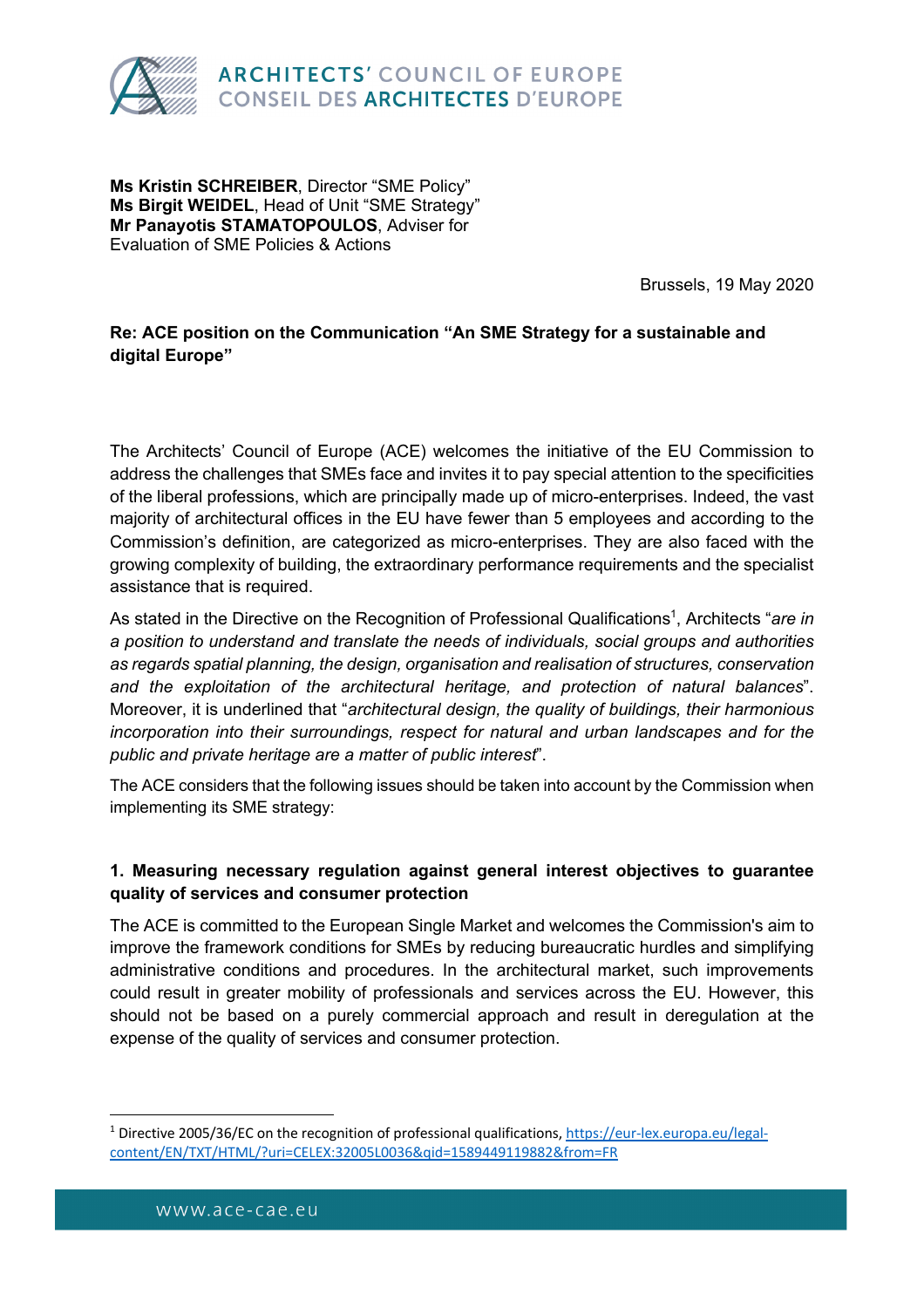

The Commission regularly complains (in the European Semester) about low levels of competitiveness, in a number of Member States, in the service sector and high levels of regulation in professional services. The number of restrictive regulations is generally considered to be high in many areas, including architecture. The Commission therefore advocates less regulation in business services to stimulate competition and thereby boost economic activity and investment.

However, such argumentation is both questionable and unbalanced if it disregards quality assurance and consumer protection. Therefore, ACE calls for a differentiated approach to professional regulation which takes into account the social responsibility of the liberal professions (especially of architects) and guarantees independent, high-quality service provision in the interests of consumer protection.

The architectural profession invests a considerable percentage of its work in a well-established form of competition: the design competition. The ACE Sector Study shows the amount of work invested in this field. Open design competitions make a significant contribution to increasing the volume of cross-border services in Europe.

In its ruling of 4 July 2019 on the German fees scale of architects and engineers for planning services (HOAI)<sup>2</sup>, the European Court of Justice once again emphasised the preservation of *Baukultur* and the historical and cultural heritage, ecological construction, protection of the environment and consumers, as well as ensuring the quality of the service as overriding reasons of general interest.

Architects and urban planners are particularly committed to these public interests. Their work is focused on achieving quality and safety in the built environment and is therefore essential for the common good. In a number of EU Member States, control of planning and construction has largely been transferred to the planners and architects. Since their services require high quality and serve consumer protection, not only are regulations on the practice of the profession necessary, but it is necessary to ensure that the services themselves may only be provided by suitably qualified persons who are subject to the regulatory control of a competent authority.

Whether professions are subject to *ex ante* regulation (governing access) or *ex post* regulation (governing practice) – or both – such regulation guarantees that only architects with a high level of training and qualification may intervene, in the interests of building safety and consumer protection. Professional supervision and the mandatory Continuous Professional Development combine to ensure the quality of the planning services. These regulations, ensure that the services provided to the client are independent and based on the principles of liberal profession. The assumption of the European Commission that such regulations hinder competition is not correct and any measures that would deregulate these services would be detrimental to public interest and consumer safety.

Therefore, ACE calls for a sensitive approach to the liberal professions that takes into account the entire regulatory environment and national specificities.

<sup>2</sup> see ECJ, ruling of 4.7.2019, Commission/Germany, C- 377/17, ECLI:EU:C:2019:562 http://curia.europa.eu/juris/document/document.jsf?docid=215785&doclang=EN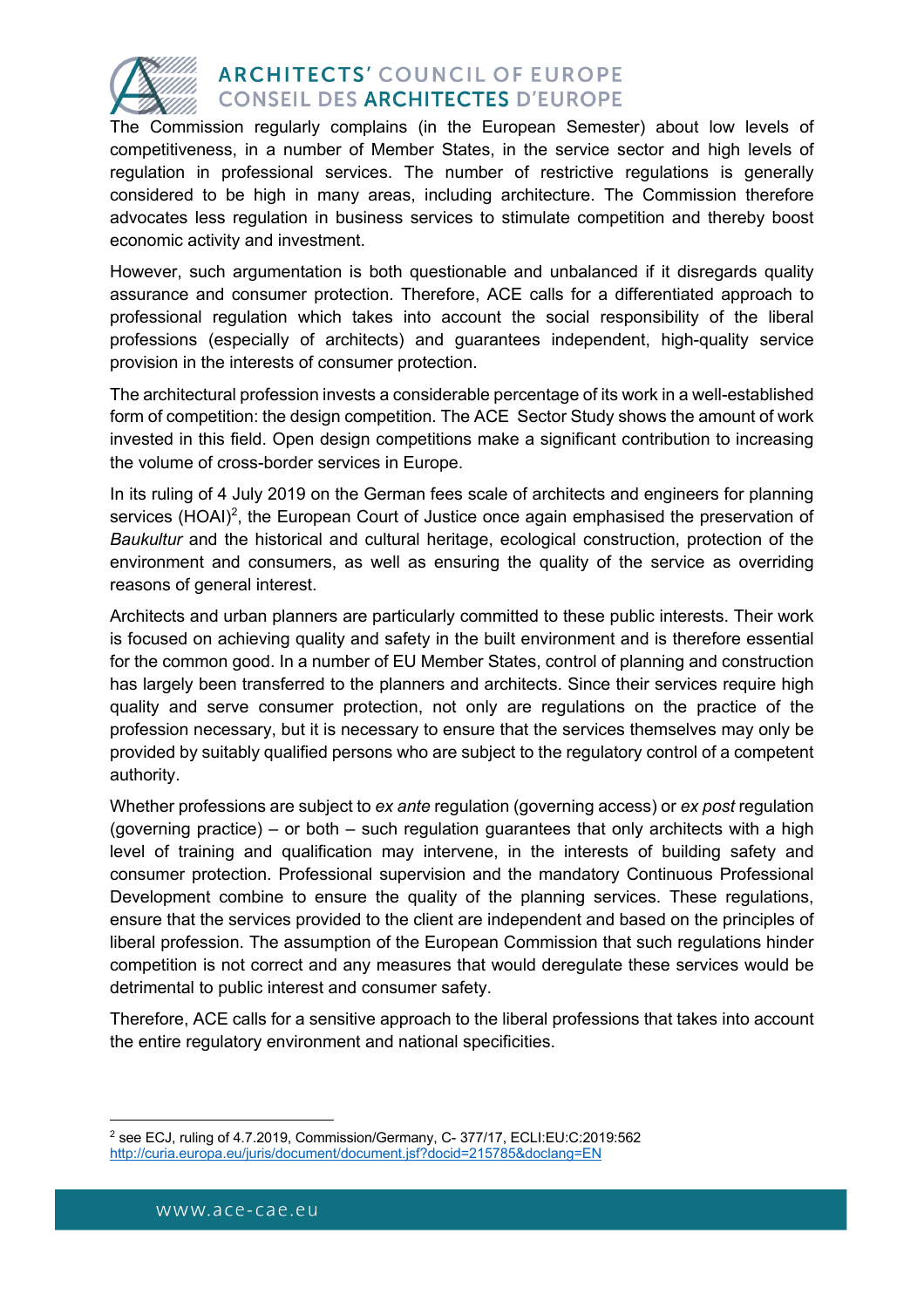

### **2. Strategic Entrepreneurship Ambassadors - ensure participation of freelancers and micro-enterprises**

ACE welcomes the Commission's proposal to appoint an EU SME Envoy to examine EU initiatives in cooperation with a newly established advisory group of entrepreneurs from all over Europe, the so-called Strategic Entrepreneurship Ambassador, and to coordinate closely with the network of national SME envoys. It considers that the appointment of the Ambassadors should take account of the diversity of European SMEs and be representative of the interests of the liberal professions, micro-enterprises and self-employed.

### **3. Make the SME Test suitable for freelancers and micro-offices**

ACE welcomes the Commission's intention to continue to examine the impact of new legislative initiatives on SMEs. In the interests of better regulation, it recommends systematically including such an SME Test in all impact assessments and ensuring that it also takes account of the specific features of the liberal professions and micro-enterprises. ACE recommends that legislation takes into account the specific nature of the intellectual services provided by the planning professions. Exemption limits for micro-enterprises appear to be an effective means of preventing precisely these enterprises from being burdened by excessive bureaucratic hurdles.

### **4. Make public procurement quality-driven and project-oriented to improve access for SMEs**

ACE welcomes the Commission's intention to make public procurement practices more SMEfriendly and to expand strategic procurement. To this end, it considers competition on merit to be the most effective way to achieve this.

The architectural design competition is a quality based and project orientated selection procedure. Quality based, because the decision is based on the quality of the proposal made by the participant, evaluated by an independent professional jury with members from the profession´s side as well as from the client's side. Project orientated, because the selection is based on the very task, the very solution for the project.

ACE also welcomes any moves to oblige public clients to divide larger contracts into smaller lots to create opportunities for smaller offices.

However, this seems to be somewhat at variance with a parallel Commission objective relating to the calculation of the contract value of planning services. Taking the examples of COM infringement proceedings against Germany, it would appear that the Commission considers that the contract values of planning services related to a project should generally be added together. This would lead to a significant increase in EU-wide tenders in this area, as the current threshold value of EUR 214,000 would then be reached for almost every project. Consequently, there is a risk that the planning-specific contracts could be largely awarded to bigger companies/offices covering/offering the entire range of planning services, including architecture and engineering. This would create an imbalance to the detriment of small architectural offices that are more specialised and would then find themselves at a competitive disadvantage.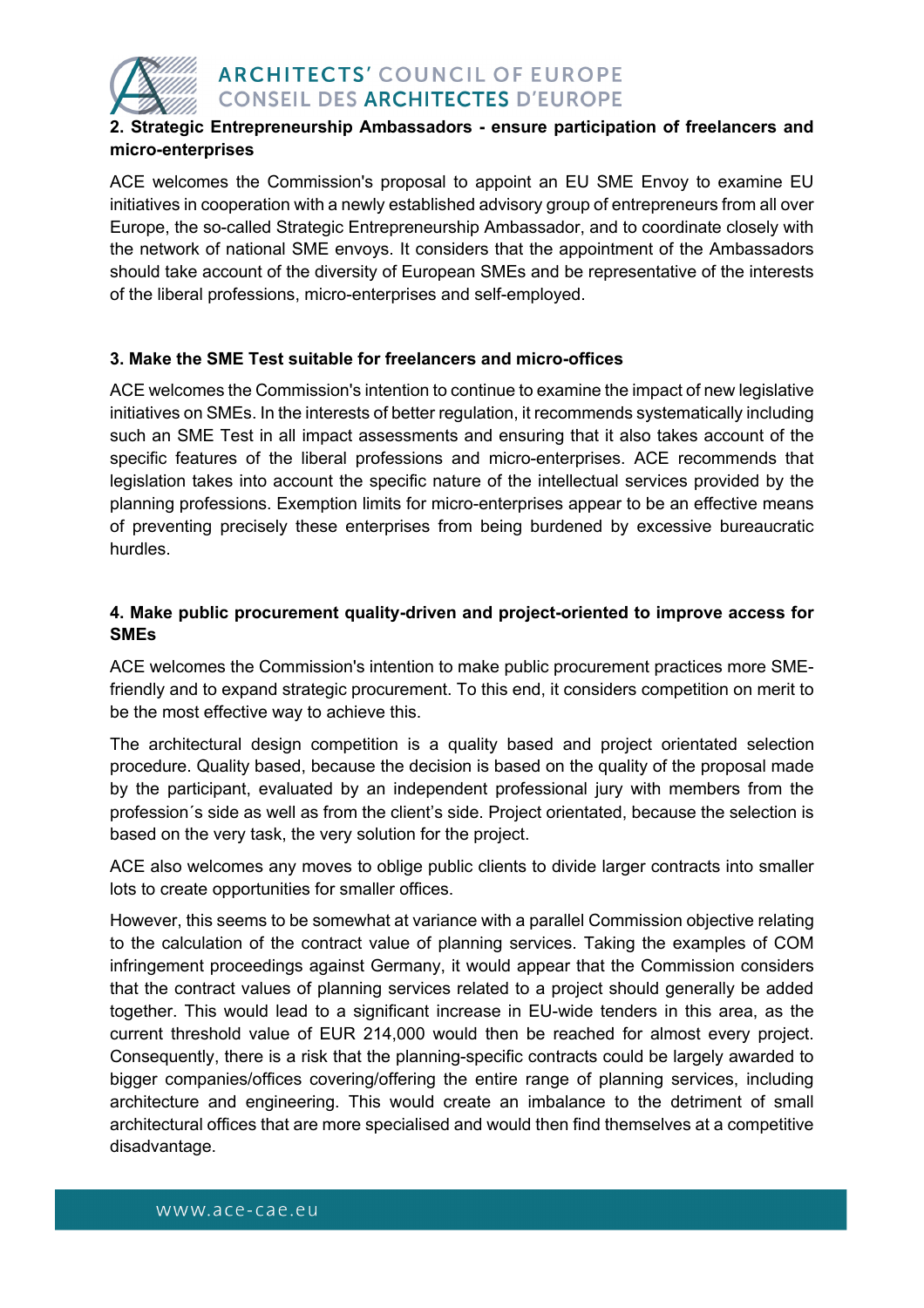

ACE also notes that past experience and turnover requirements tend to combine to exclude a significant percentage of SMEs from the public procurement market. Eligibility criteria for SMEs to participate in public tenders should be more quality- and project-related.

Moreover, our own research reveals that well-intentioned initiatives such as the Single Procurement Document (SPD) – introduced in the spirit of the "once only" approach – have proven to be overly complex.

#### **5. Ensure financial support for "micro-industries"**

ACE welcomes the Commission's plan to improve access to finance for SMEs. It points out that a major focus of the EU SME Strategy is on innovative SMEs and start-ups in the technology-based new economy and new financing opportunities. ACE calls for "microindustries", freelancers and family businesses to also be considered by the Strategy. Accordingly, traditional financing instruments such as promotional loans, grants and the proven instruments of guarantee banks should be considered and strengthened. Particularly in times of crisis, such as the one currently caused by the corona virus, SMEs, which generally have smaller financial buffers than larger companies, must be given financial support. Quick and effective support instruments or separate aid instruments should be considered in the SME strategy.

#### **6. Supplementing the Strategy with the topic of practical standardisation**

The development of standards and the setting of technical rules by private-law and staterecognised institutions is an essential element of the technical-economic infrastructure of the Member States and has a considerable influence, therefore, on the competitiveness of the economy and the strategic orientation of SMEs.

Standardisation has been growing during the last decades and tends to have an additive effect: instead of replacing existing standards, new standards are added to them. Through this process the aim of improving qualities leads to an enormous increase in the quantum of regulations to be respected. All this increases the cost of constructions generally, and makes problems more acute in certain sectors, e.g. in the sector of affordable housing

Standardisation is of considerable importance to architects, as an essential basis for quality planning and construction. Therefore, they try to participate actively, through their representative organisations, in standardisation processes with the aim of:

- Reducing the contents of standards to essential planning requirements,
- Reducing the liability risk,

- Developing standards that are adapted to the planning process, being applicable in practice, unambiguous and clear, developed in cooperation with the approving bodies and construction parties,

- Simplifying planning and execution with high quality of building design and use of the buildings,

- Reducing construction costs.